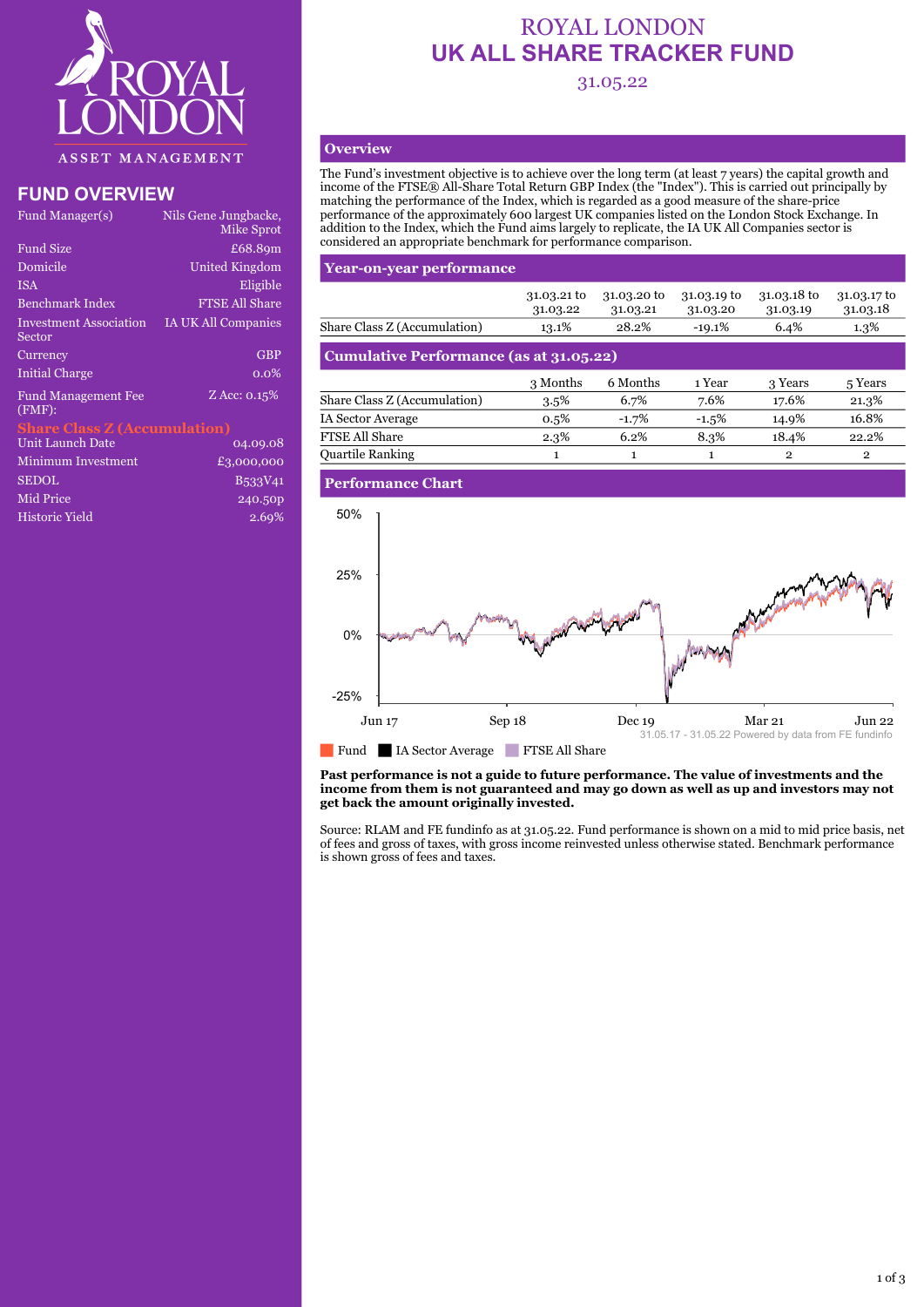#### **Nils Gene Jungbacke**



Co-manager Fund Manager tenure: 04.01.18

### **Mike Sprot** Co-manager Fund Manager tenure: 04.01.18

#### **Yield Definitions**

The historic yield reflects distributions declared over the past twelve months as a percentage of the mid-market price, as at the date shown. It does not include any preliminary charge and investors may be subject to tax on their distributions. Reported yields reflect RLAM's current perception of market conventions around timing of bond cash flows.

This is a financial promotion and is not investment advice. The Fund is a sub-fund of Royal London Equity Funds ICVC, an openended investment company with variable capital with segregated liability between sub-funds, incorporated in England and Wales under registered number IC000807. The Authorised Corporate Director (ACD) is Royal London Unit Trust Managers Limited, authorised and regulated by the Financial Conduct Authority, with firm reference number 144037.

Issued by Royal London Asset Management Limited, 55 Gracechurch Street, London, EC3V 0RL. Authorised and regulated by the Financial Conduct Authority, firm reference number 141665. A subsidiary of The Royal London Mutual Insurance Society Limited.

Source: RLAM, FE fundinfo and HSBC as at 31.05.22, unless otherwise stated. Yield definitions are shown above.

Our ref: FS RLAM PD 0041

For more information concerning the risks of investing, please refer to the Prospectus and Key Investor Information Document (KIID). Breakdowns exclude cash and futures.

#### **Fund Commentary**

The Fund's investment objective is to achieve over the long term (at least 7 years) the capital growth and income of the FTSE® FTSE All Share (Total Return) Index (the "Index"). This is carried out principally by matching the performance of the Index, which is regarded as a good measure of the share-price performance of the approximately 600 largest UK companies listed on the London Stock Exchange. In addition to the Index, which the Fund aims largely to replicate, the IA UK All Companies sector is considered an appropriate benchmark for performance comparison.

#### **Sector Breakdown**

|                               | Fund  |
|-------------------------------|-------|
| Financials                    | 22.2% |
| <b>Consumer Staples</b>       | 15.1% |
| Health Care                   | 11.3% |
| Energy                        | 11.2% |
| Industrials                   | 10.7% |
| <b>Consumer Discretionary</b> | 10.6% |
| <b>Basic Materials</b>        | 8.6%  |
| Utilities                     | 3.6%  |
| <b>Real Estate</b>            | 3.2%  |
| Other                         | 3.5%  |

#### **Top 10 Holdings as at 31.05.22**

|                                      | Fund    |
|--------------------------------------|---------|
| Shell Plc                            | 7.4%    |
| Astrazeneca Usdo.25                  | 6.6%    |
| Hsbc Holdings Ord Usdo.50            | 4.4%    |
| Unilever Ord Gbpo.031                | 4.0%    |
| Glaxosmithkline Ord Gbpo.25          | $3.5\%$ |
| Diageo Ord Gbpo.289                  | 3.4%    |
| Bp Plc Ord Usdo.25                   | 3.4%    |
| British American Tobacco Ord Gbpo.25 | $3.3\%$ |
| Glencore Plc Usdo.01                 | 2.8%    |
| Rio Tinto Ord Gbpo.10                | 2.5%    |
| <b>Total</b>                         | 41.3%   |
| <b>No of Holdings</b>                | 596     |